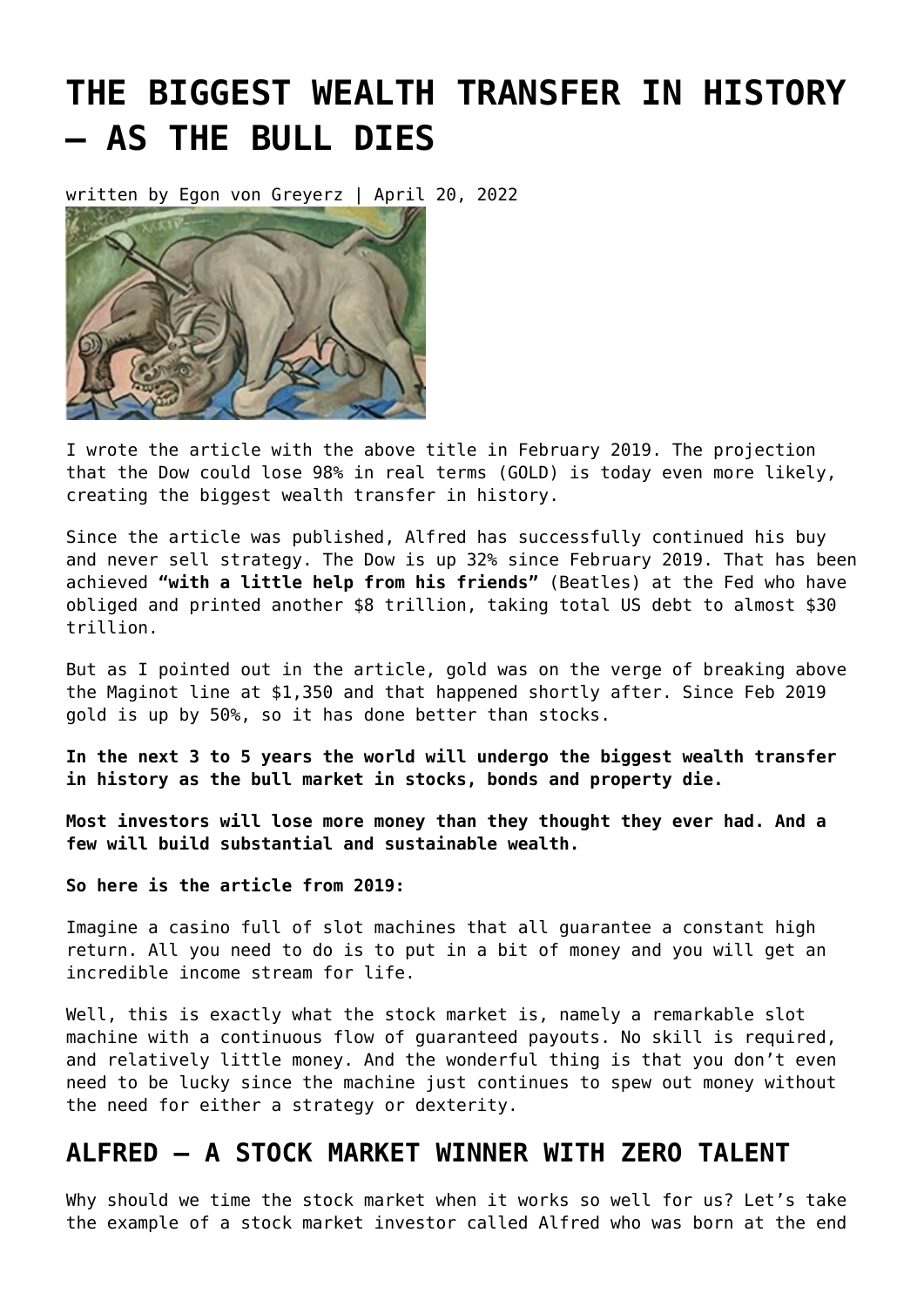of WWII and is now 74 years. At his birth, his grandparents gave him \$100 of stocks in the Dow Jones index and between the parents and grandparents \$10 was saved monthly to buy stocks for Alfred. All the money went into Dow stocks and dividends were reinvested. By the time Alfred was 24, in 1969, he started working and earned a good salary since he had an excellent education. So he could save \$250 per month. Ten years later Alfred had done well in his career and could save \$2,000 per month until his retirement at 65 in 2010. His investment account had by that time grown to \$6.7 million. He continued to be fully invested in the market from 2010 and saved \$1,000 per month of his pension until today. By February 2019, Alfred has amassed a stock portfolio worth \$14 million. Alfred had excellent tax advisors so he could avoid capital gains taxes or other taxes on his investments.

The total savings of Alfred's parents, grandparents and his own amounted to around \$1 million over a 74 year period which all went into stocks. Most of it was Alfred's own savings from his work. The stock market looked after Alfred and his savings very well so that he managed to grow the money invested 14x from \$1 million to \$14 million. **Alfred naturally considered himself to be a very talented stock investor, but his luck was that no talent was required nor market timing since Alfred only bought the Dow Jones Index.**

## **ALFRED IS A PERMABULL – IN SPITE OF MANY 40-60% DRAWDOWNS**

So far so good. Alfred has done extremely well in the stock market in spite of some hair raising market falls. During this period Alfred had to suffer some major paper losses like in 1973-4 when the market lost 40% or in 1987 when the market had a similar fall of 40%. But Alfred was never worried since his experience was that stocks always go up. Alfred is a Permabull.

#### **PERMABULL**



**I**n 2000-2 Alfred suffered a 40% fall and then in 2008-9 came the Great Financial Crisis and Alfred had a 60% paper loss. But since markets always go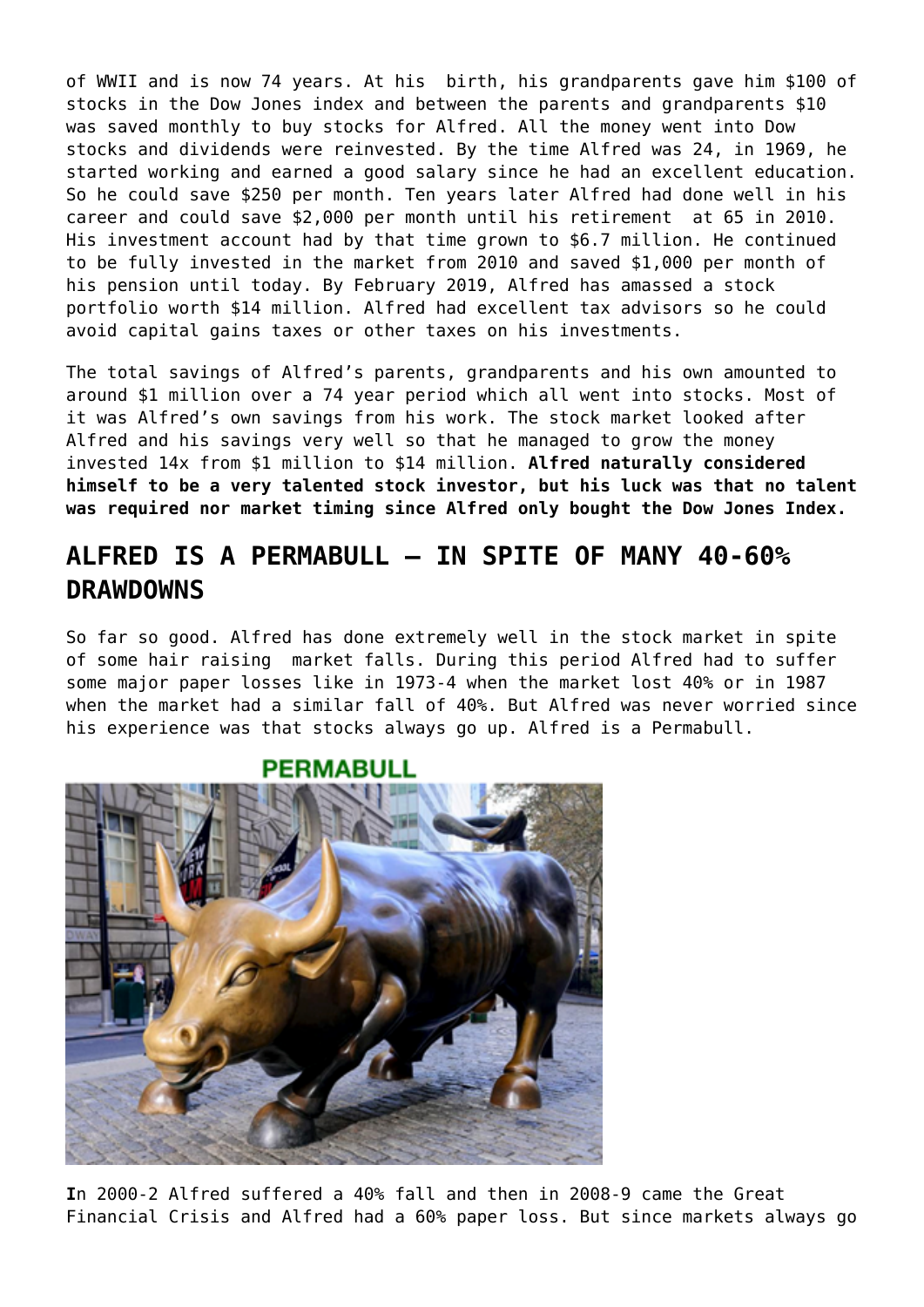up, Alfred had no reason to worry. And again, he was right since the market continued to go to new highs.



Alfred is now 74 and he has, thanks to his Grandparents' and Parents' wisdom, which was passed onto him, amassed a considerable fortune of \$14 million. Alfred knows that he is not going to spend all that money so that wealth will transfer over to his children and grandchildren.

### **ALFRED OUTPERFORMED 99% OF ALL INVESTORS**

During his 74 year life, Alfred has probably outperformed 99% of all stock market investors. And he has had no mean competition. Especially since the late 1980s, the investment industry had become extremely sophisticated, using high powered computers, rocket scientists, high frequency trading and very complex financial instruments or derivatives. The asset management industry has built up a massive cost structure, consisting of grossly overpaid staff with very expensive systems and infrastructure costs. But even with all these costly state of the art systems, the industry has been underperforming Alfred and any other index investors.

#### **PROFESSIONAL INVESTORS FIRST LINE THEIR OWN POCKETS**

So who is paying for these massive costs and especially the bonuses in the hundreds of thousands, millions or even tens of millions that many of the people in the industry are earning? The costs obviously reduce the returns that the investors earn and in the end these costs are paid by ordinary people such as fund holders, pension fund members, or other institutional investors.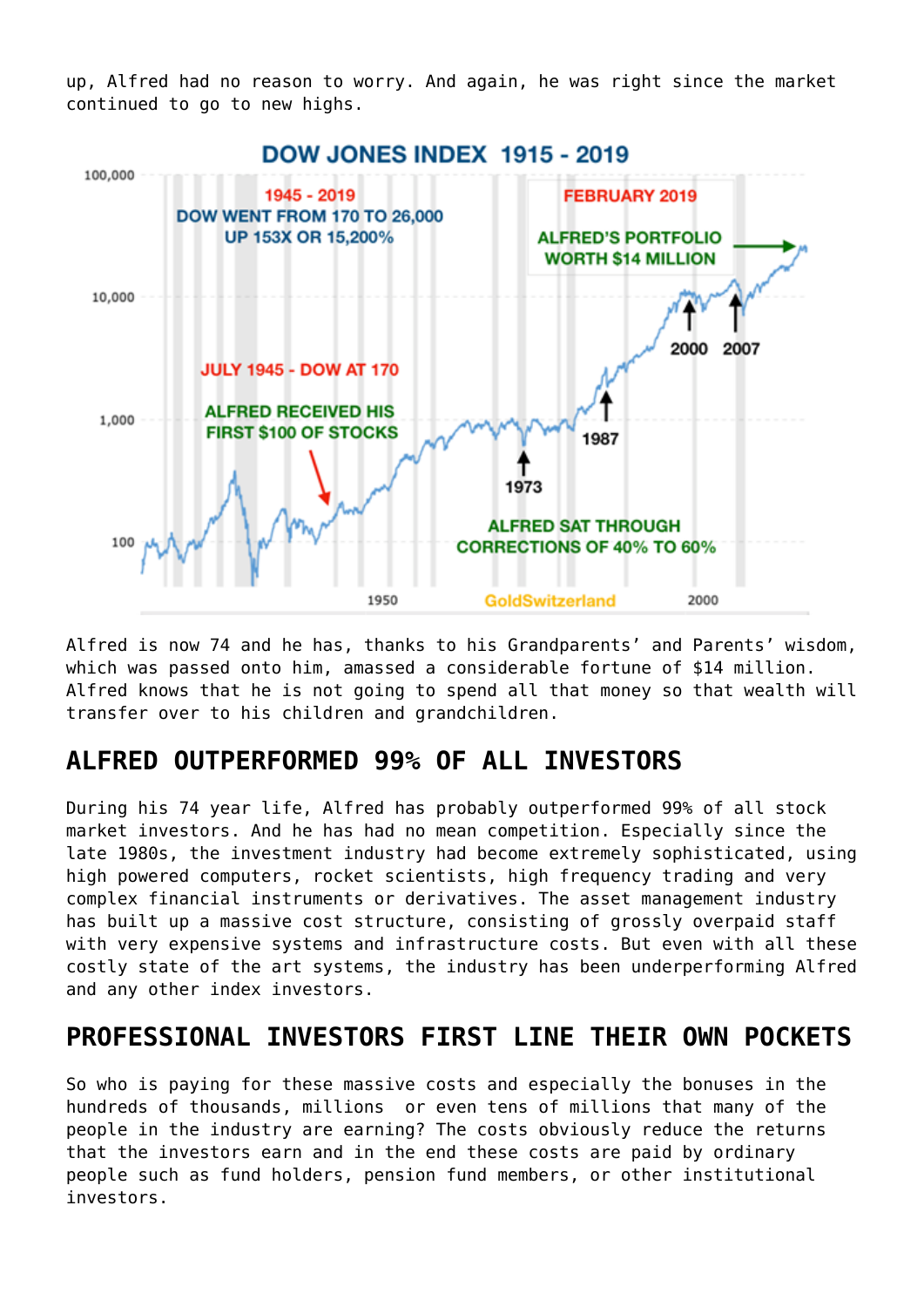**These costs reduce the return over time dramatically and virtually no fund manager will have achieved the returns that Alfred did. Thus, there is a massive industry that has been created which only lines its own pockets at the expense of ordinary people.** If we just take the example of the 2007-9 crash, we know that most investment banks would have gone bankrupt without a massive rescue package by central banks to the tune of \$25 trillion including loans, credit lines and guarantees. In spite of this, **staff at these banks got the same substantial bonuses in 2008 as in 2007, from banks that only survived due to government assistance. Thus, bank profits line the pockets of the bankers whilst losses are picked up by the state, which means ordinary people.**

Coming back to Alfred, he has had such a good run so should he now be concerned that he and his family will lose it all? Has he just been lucky or is he a very shrewd investor? He realises that it is not really his clever investment skills that have got him where he is today. **He has never selected a single stock in his life since he has just invested in the index. Nor has he ever analysed a company or the state of the market. As Alfred says: "After all, investing is so simple, you just buy and hold and the market will do all the work for you." And who can argue with Alfred. He started with \$100 and now has \$14 million.**

#### **STOCKS ALWAYS GO UP – DRIVEN BY CREDIT EXPANSION**

So Alfred will hold on to his wealth in the stock market whatever happens. Alfred is not concerned about all the risks in the market. His 74 year old investment career has included many downturns but the market has always recovered.

Alfred has never asked himself if he has just been lucky to live during an extraordinary bull market cycle, fuelled by credit expansion and money printing.

He has for example never looked at the graph below and considered that there is a **direct relationship between Central banks' money printing and the stock market.** Since the bottom of the market in 2009, \$14 trillion have been printed by the Fed, ECB (European Central Bank) and the BOJ (Bank of Japan). **Alfred has never considered that this substantial liquidity might have been the reason why the market is up 4x since 2009.**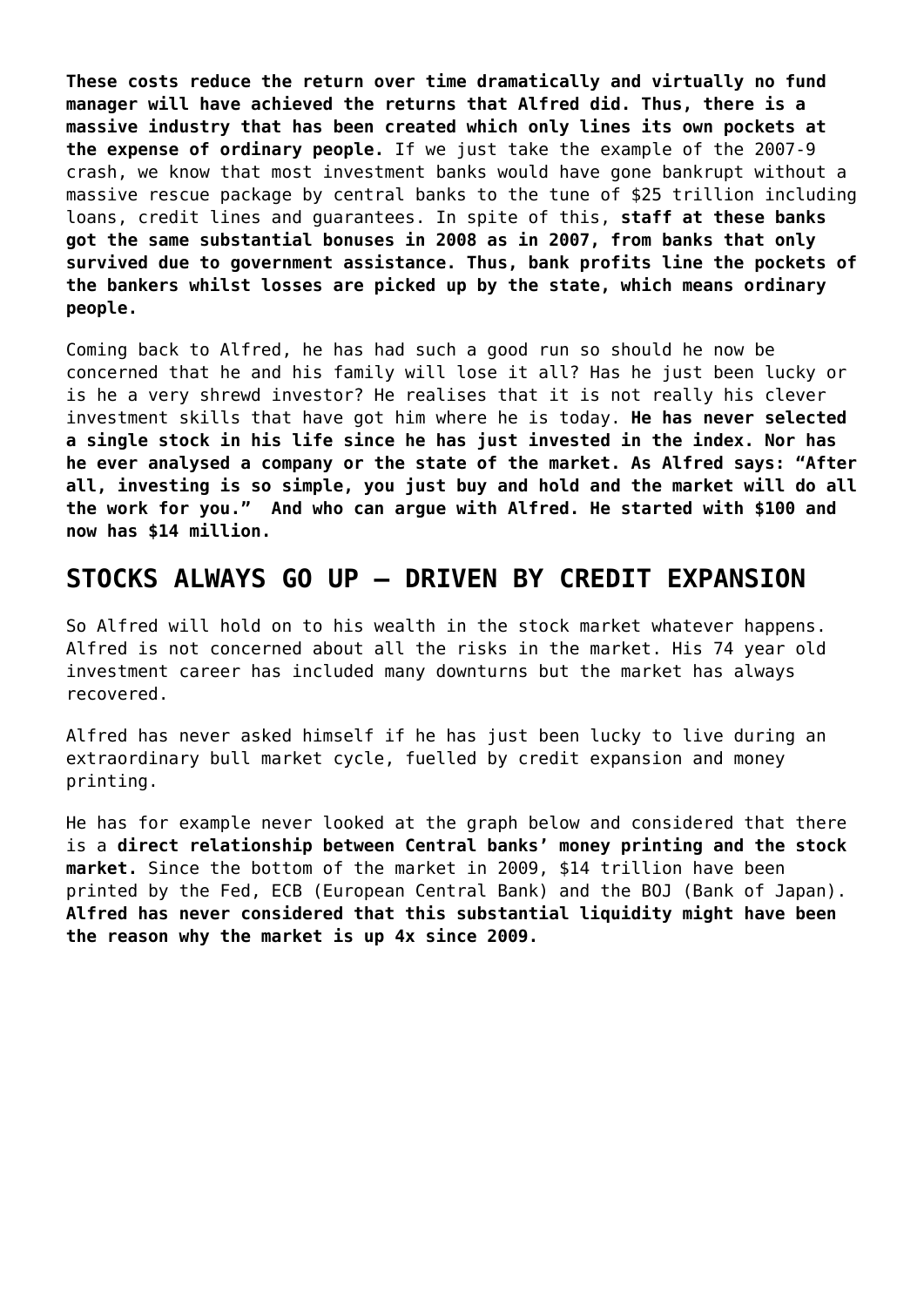

#### **STOCKS OVERBOUGHT ON MANY MEASURES**

But there are also other red flags that Alfred could look at to determine the risk level of the market.

These are ratios like P/E ratio, Shiller's CAPE ratio, dividend yield, Price to Book ratio, Price to Sales and the Q ratio which is dividing market value by replacement cost of assets. All these ratios indicate that the current market is more overvalued than it was in most of the 36 bull market tops in the last 100 years.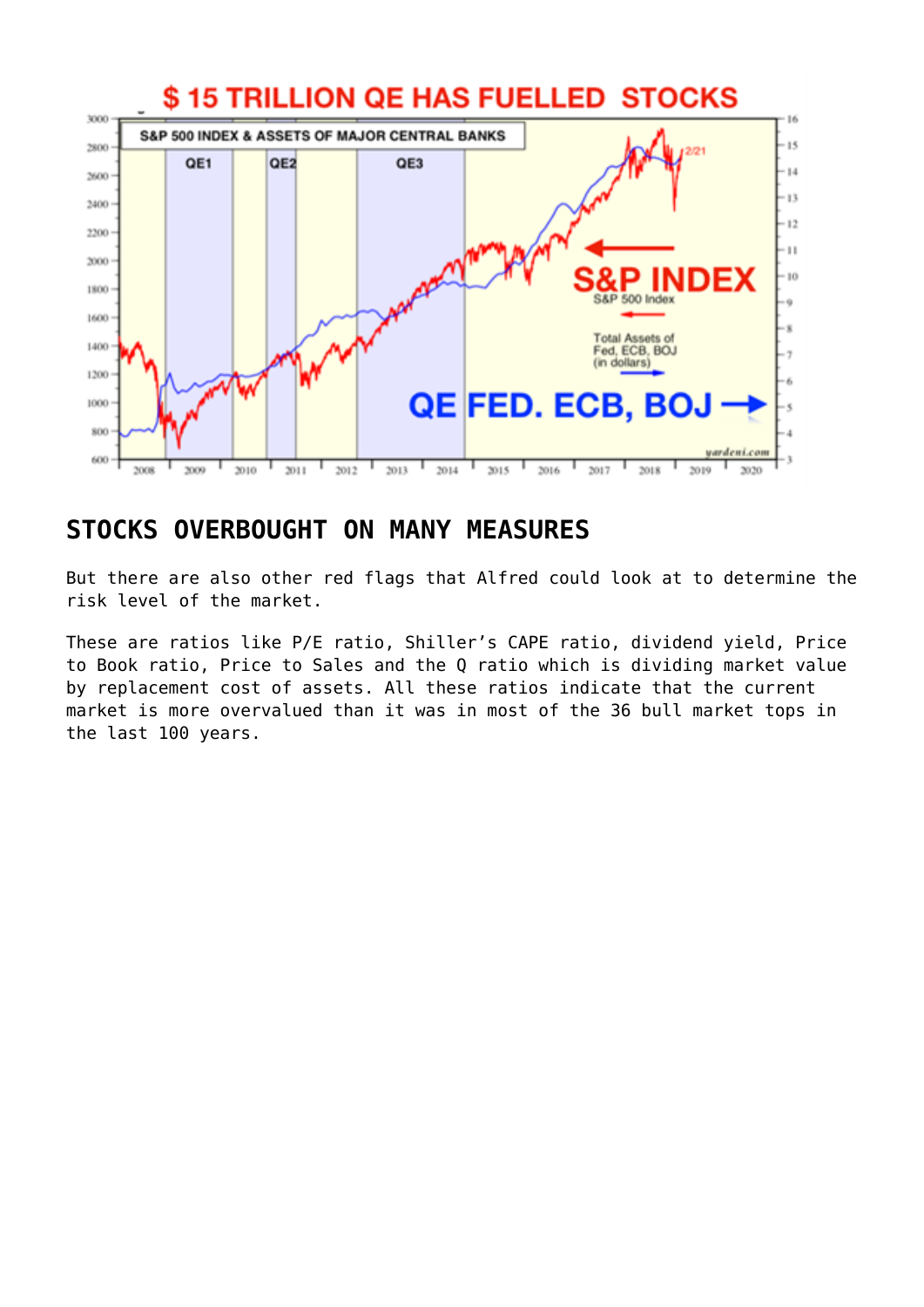

Source: Ned Davis Research; Standard & Poor's; Robert Shiller; Andrew Smithers; Stephen Wright

#### **STOCKS TO FALL 98% AGAINST GOLD**

What Alfred doesn't realise is that the stock market already turned down in real terms in 1999. **Between 1999 and 2011, the Dow fell 87% against gold.** Since then we have seen a correction up in the ratio and the Dow is now "only" down 55% since 1999. This means that since 1999, gold has outperformed stocks by almost 100%.

But the correction up of the Dow/Gold ratio is likely to finish in 2019. In 1980 this ratio was 1 to 1 which means that 1 Dow unit was equal to 1 ounce of gold. They were both around 800 at the time.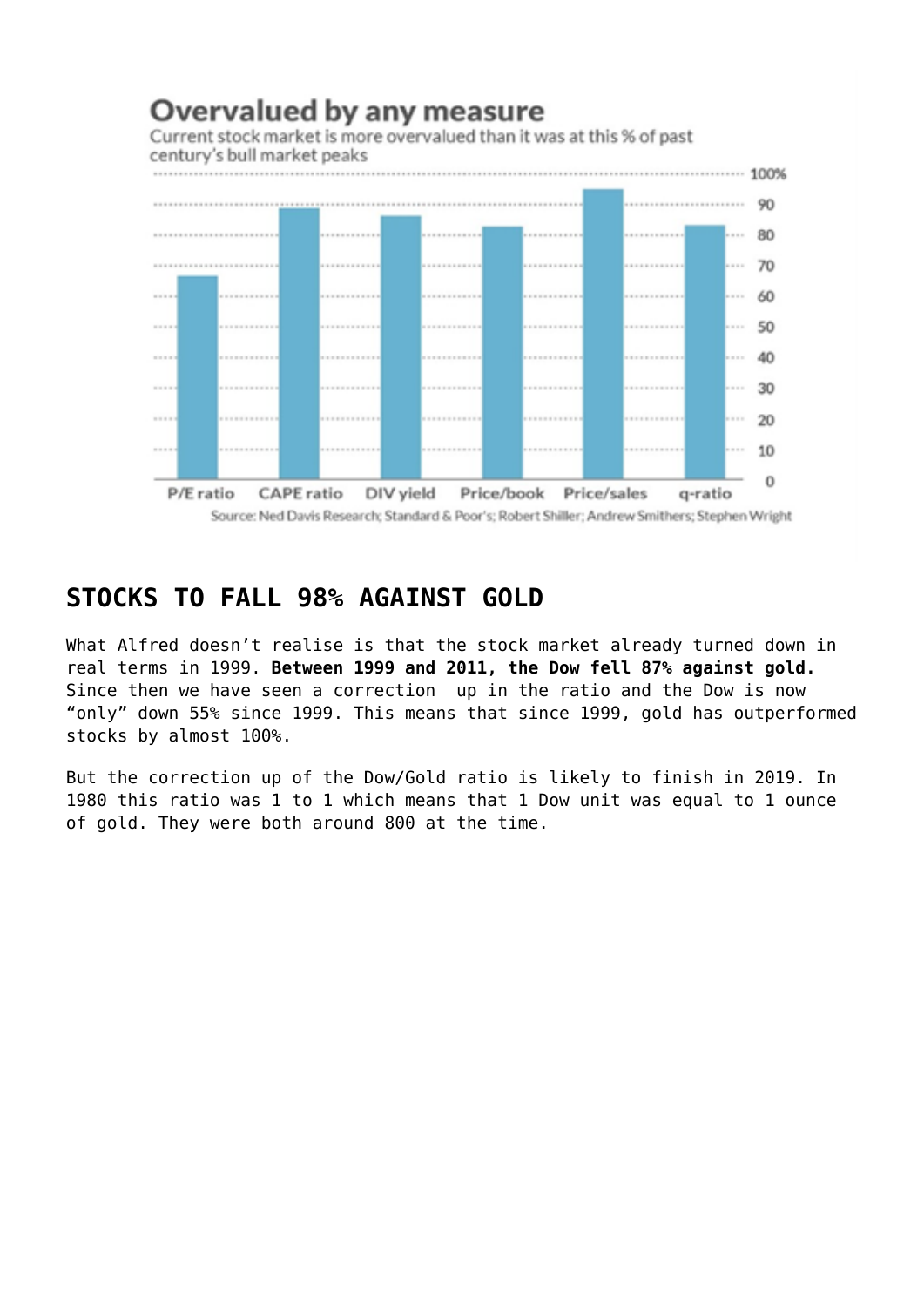

**The next decline of the Dow/Gold ratio is likely to reach 1/2 (see chart above) which means a further fall of 98% from here. If that is correct, Alfred will lose 98% of his stock portfolio in real terms which is against gold. Thus 74 years of substantial savings could all disappear in the next 4-6 years.** This forecast might seem dramatic, but we must remember (as the graph shows) that since the Fiat money era started in 1913, there have been three major declines between 87% and 96%. And this was during times when the preceding credit expansion was much smaller than today. So a 98% fall from here is certainly not unrealistic.

# **ALFRED HAS NEVER THOUGHT ABOUT RISK OR WEALTH PRESERVATION**

Alfred will not be the only one to suffer such huge losses. He will be joined by most investors. Because very few will understand why the market this time won't go up as it always has. For the first time in his investment life, Alfred could have benefited from some understanding of risk and wealth preservation, but sadly it will be too late for him.

And this is how **we will see the biggest wealth destruction in history, bursting the asset and debt bubbles of the last 100 years.** Most people will not realise what has hit them until it is too late.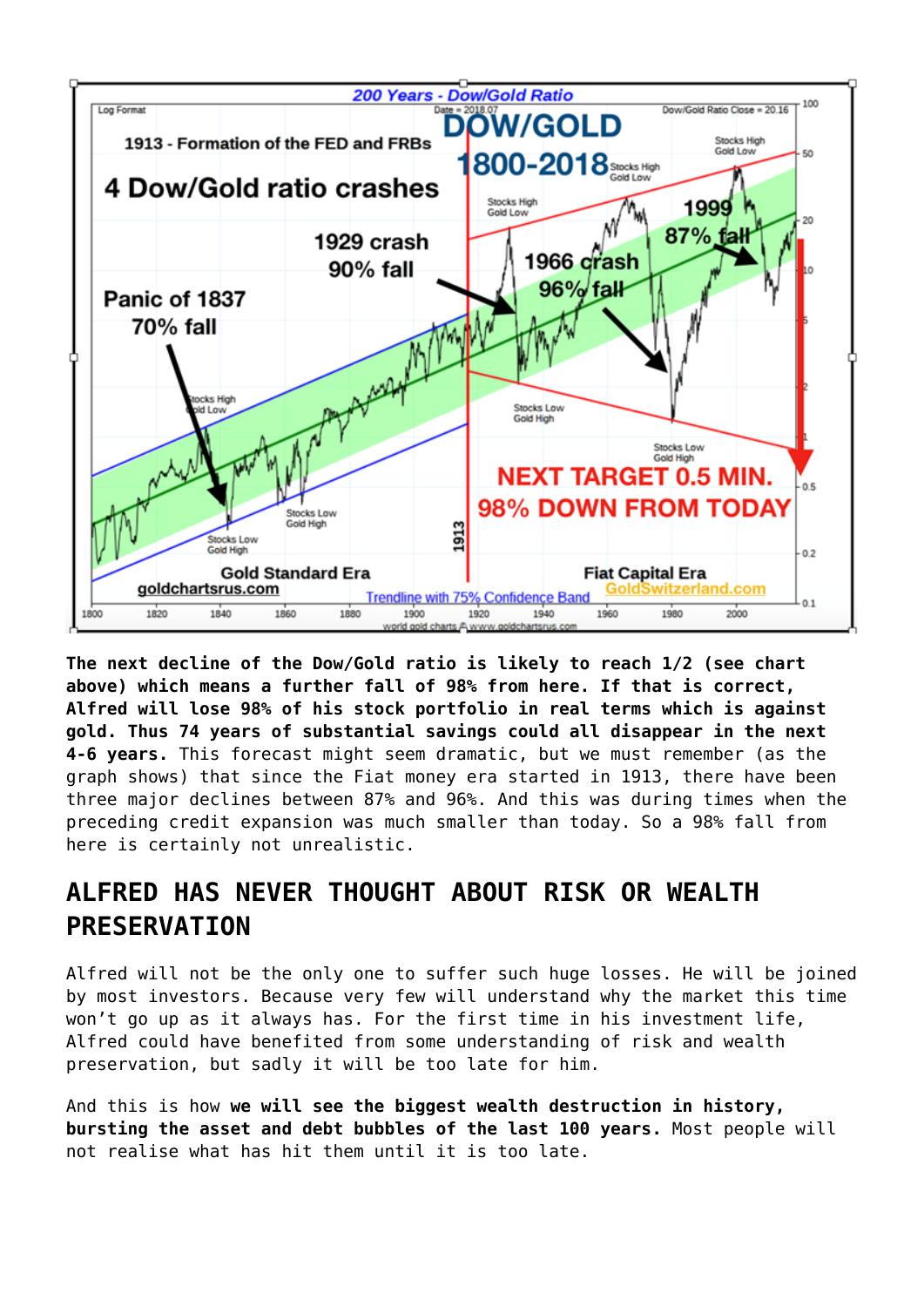## **GOLD – THE ULTIMATE INSURANCE**

To own physical gold and store it safely outside the banking system is the best insurance against the coming calamity in world markets.

Short term, gold in US dollar has attacked the Maginot line around the \$1,350 level. This line has been broken by gold measured in many other currencies but not yet in dollars.



The Maginot line is extremely strong and therefore we might see a few attempts before the price breaks through. Thus, we could see a minor correction down from current levels for a while which would give investors a superb opportunity to acquire gold and silver at prices which will never be seen again. The real fireworks will start once gold has decisively broken the Maginot line.

#### **So the above is what I wrote in February 2019.**

Since then, the economic and geopolitical situation has deteriorated dramatically. US debt is up by 35%, inflation is surging and a potential major conflict, even a world war, is looming.

Also, the Western monetary system has shot itself in the foot. Currencies like the dollar, euro and yen, which rest on a foundation of debt, will soon have no relevance. They will not be extinct overnight but are now on the last leg of their final journey to ZERO.

The bubble bull markets in stocks, bonds and property will suffer excruciating losses which few investors will be able to live with.

Physical precious metals and precious metals mining stocks will be the big winners in the coming wealth transfer.